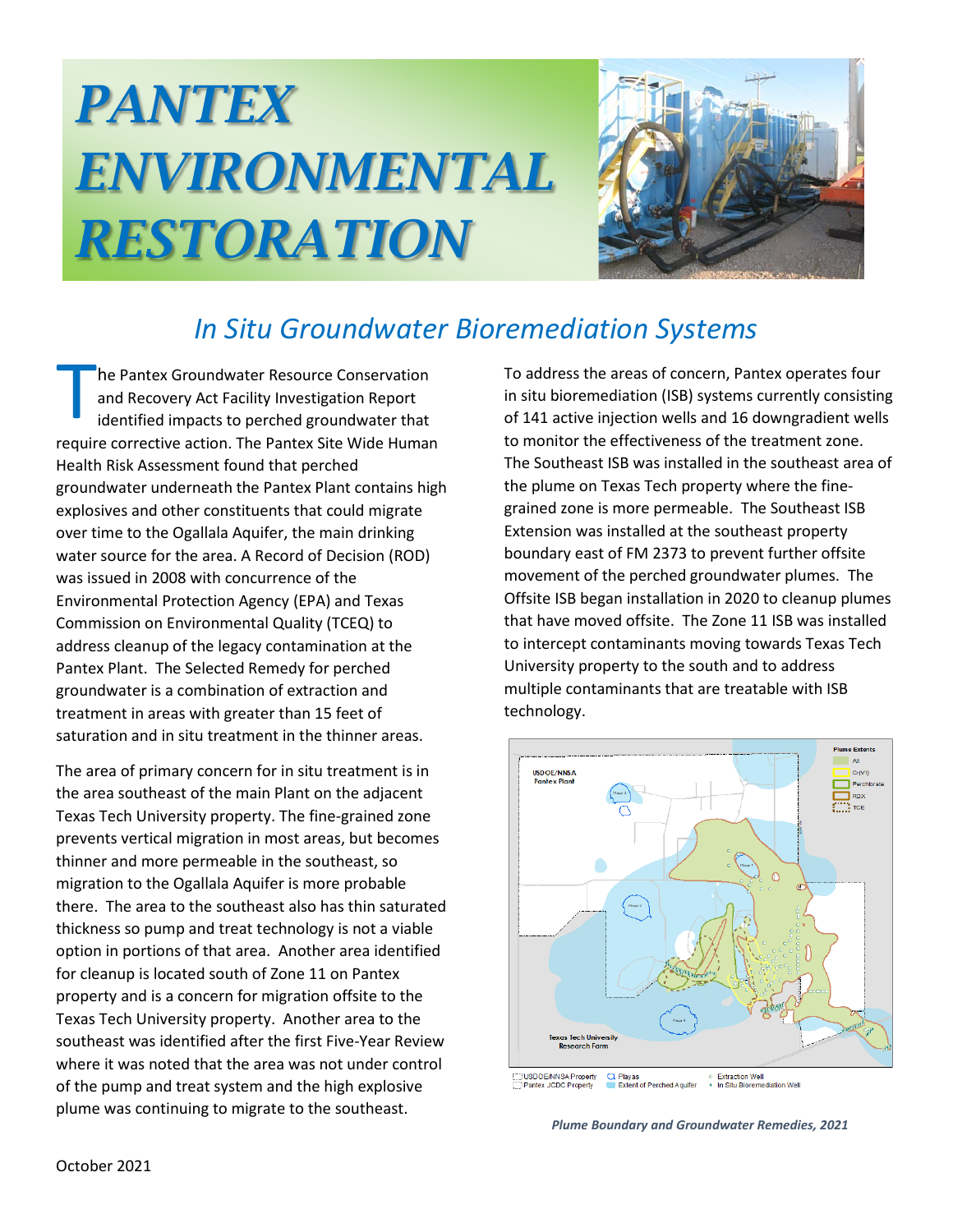## *In Situ Groundwater Bioremediation Systems Page 2*

The objective of the ISB systems is to establish an anaerobic biodegradation treatment zone capable of reducing contaminants to levels that are safe for residential use. This is accomplished by injecting the necessary amendments or nutrients into the treatment zone wells to stimulate resident bacteria. As the naturally occurring bacteria feed and multiply, oxygen is removed from the injected area and deep reducing conditions are established for treatment of the contaminants. The ISB must achieve reducing conditions for perchlorate, chromium, RDX, and reductive dechlorination (TCE). The figure below shows the reducing conditions required to breakdown various contaminants.



Pantex monitors the treatment zone to evaluate the health of the bacteria so injection frequencies and volume of food source can be adjusted. Downgradient wells are also monitored to evaluate the effectiveness of treatment. As long as optimal subsurface reducing conditions and a food source is available, a diverse bacterial community can be sustained which leads to in situ treatment of contaminants.

The Southeast ISB system was installed in 2007 on the Texas Tech University property, as an early action. The injection wells were drilled in a line perpendicular to the hydraulic gradient so the water flowing through the treatment zone will be treated before reaching the area beneath Texas Tech property where the fine-grained zone layer becomes thinner and more permeable.



*Amendment Tanks and Control Buildings at the ISBs*

This system has been significantly impacted by the pump and treat operations and only one more injection may be required to complete treatment of the remaining water in the system. Pantex will continue to monitor to determine whether further injections are necessary..

The Southeast ISB Extension was installed in 2017 after discovery of the high explosive plume expansion beyond the property boundary. The system was designed to prevent further movement of the groundwater plume offsite in areas that are not captured by the pump and treat system and water is too thin to pump. Based on the rate of perched groundwater flow and estimated longevity of molasses, injections are necessary every 6-9 months.

The Offsite ISB installation began in 2020, with further phases of installation planned through 2023. System components will be operated as they are installed. This system will treat HE contaminants that have moved offsite in thinner areas of perched saturation. This system is planned for molasses injection twice annually.

The Zone 11 ISB system was installed in 2009 as part of the final remedy with multiple expansions occurring as the plumes have changed direction due to the removal of water by the pump and treat systems. The latest phase of installation occurred in 2021 to address the

**Redox Range**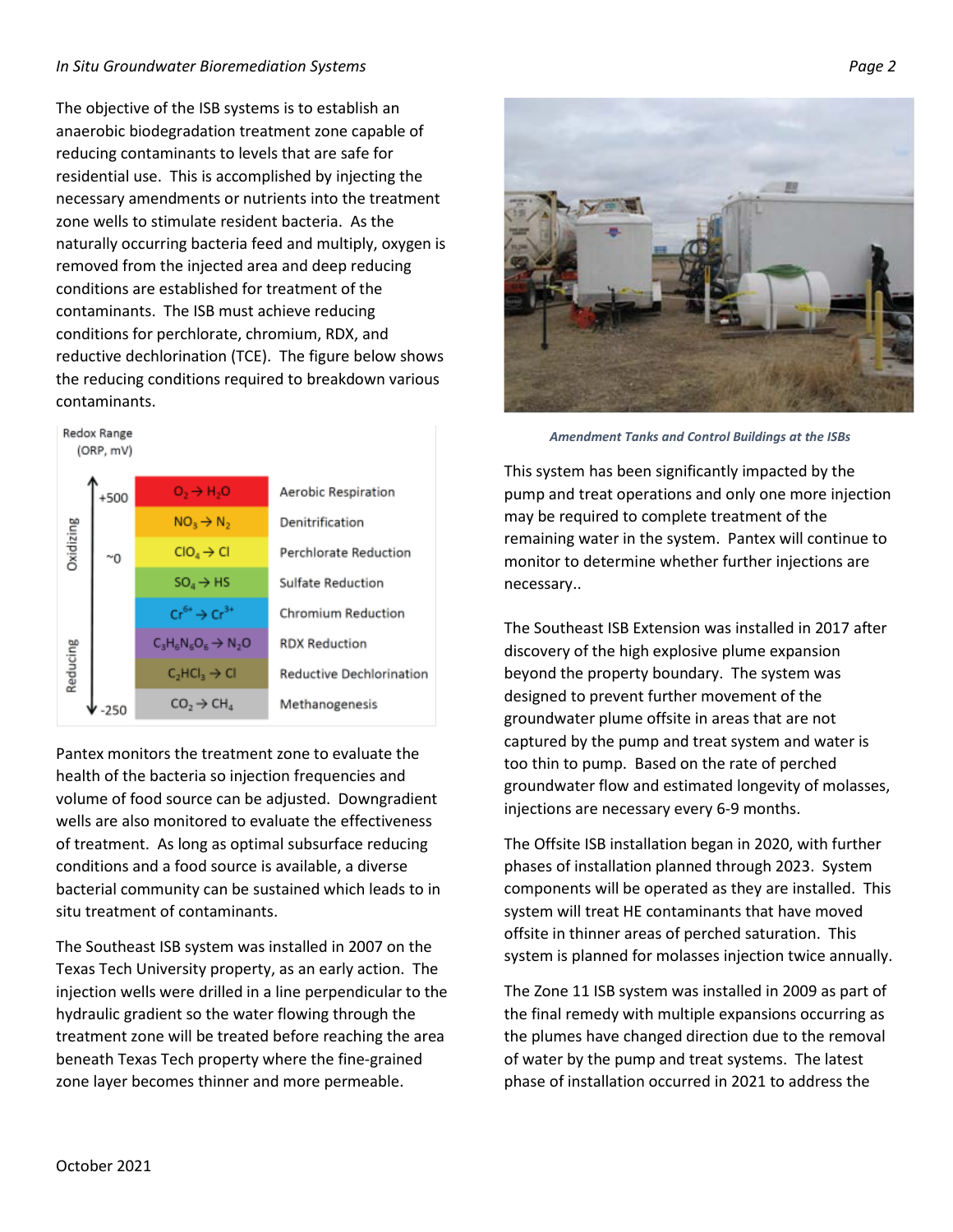## *In Situ Groundwater Bioremediation Systems Page 3*

changing groundwater flow. The injection wells were installed so water flowing through this zone will be treated before it reaches the area south on Texas Tech property near Playa 4. Based on the rate of perched groundwater flow and estimated longevity of molasses, injections are necessary every 9-12 months.

The Southeast ISB primarily treats the high explosive RDX and hexavalent chromium. This system has successfully treated high explosives and hexavalent chromium below safe levels at most downgradient wells. One downgradient well on the southwest end of the system does not demonstrate treatment. Pantex is investigating whether this well is hydraulically connected to the system or if treatment has not been effective in a portion of the system. Pantex has attempted to better distribute amendment by using diluted molasses as the amendment and increasing the volume injected in each well. Due to the decrease in water levels for the operation of the pump and treat system, this system is near the end of injections. One more injection event is planned for this system and future injections will only be performed as indicated by monitoring data.

The Southeast ISB Extension primarily treats the high explosive RDX and 4-amino-2,6-dinitrotoluene (a breakdown of the high explosive TNT). The system was injected once in 2020 and 2021. Injections for the system are necessary every 6-12 months. Treatment effects are not expected to be observed at downgradient wells for 4-8 years. Treatment effects inside the ISB are have already been observed.

The Zone 11 ISB primarily treats the organic solvent trichloroethene (TCE) and perchlorate. The system was injected once in 2020. This system has successfully treated perchlorate to safe levels and TCE has been greatly reduced and is meeting safe levels through most of the ISB. Other areas are expected to meet safe levels in a short time. While TCE levels are declining, the breakdown product of TCE are showing signs of incomplete treatment.

Because of this incomplete treatment, bioaugmentation with a necessary bacteria, *Dehalococcoides*, was

implemented in 2015. Additionally, the amendment strategy was changed in 2018 to include a higher dosage of a more soluble carbon source to provide better distribution of the amendment throughout the zone. It is expected that the bacteria and change in amendment distribution will completely treat TCE and its breakdown products to safe drinking levels.

To address HE contamination that moved onto a neighboring property, Pantex began installing an Offsite ISB system in 2020. This ISB is located to the southeast of Pantex-owned property, south of Highway 60, and currently consists of 16 ISB injection wells and 11 extraction wells.

Based on the use of molasses, injections are planned every six months at differing parts of the system. Injection plans will follow the schedule that was designed using fate and transport modeling and optimization modeling. No injections occurred in 2020 and early 2021 due to required planning, setting up of new contracts, and development of necessary infrastructure for injection. However, the injections began in June 2021.

It is expected to take several years of treatment to allow the contaminant plumes to move through the treatment zones. Pantex will continue to operate this action and provide results in progress reports that can be found at pantex.energy.gov. This action is one of several positive steps Pantex is taking to protect the public and Ogallala Aquifer.



*Injection Trailers at Zone 11 ISB*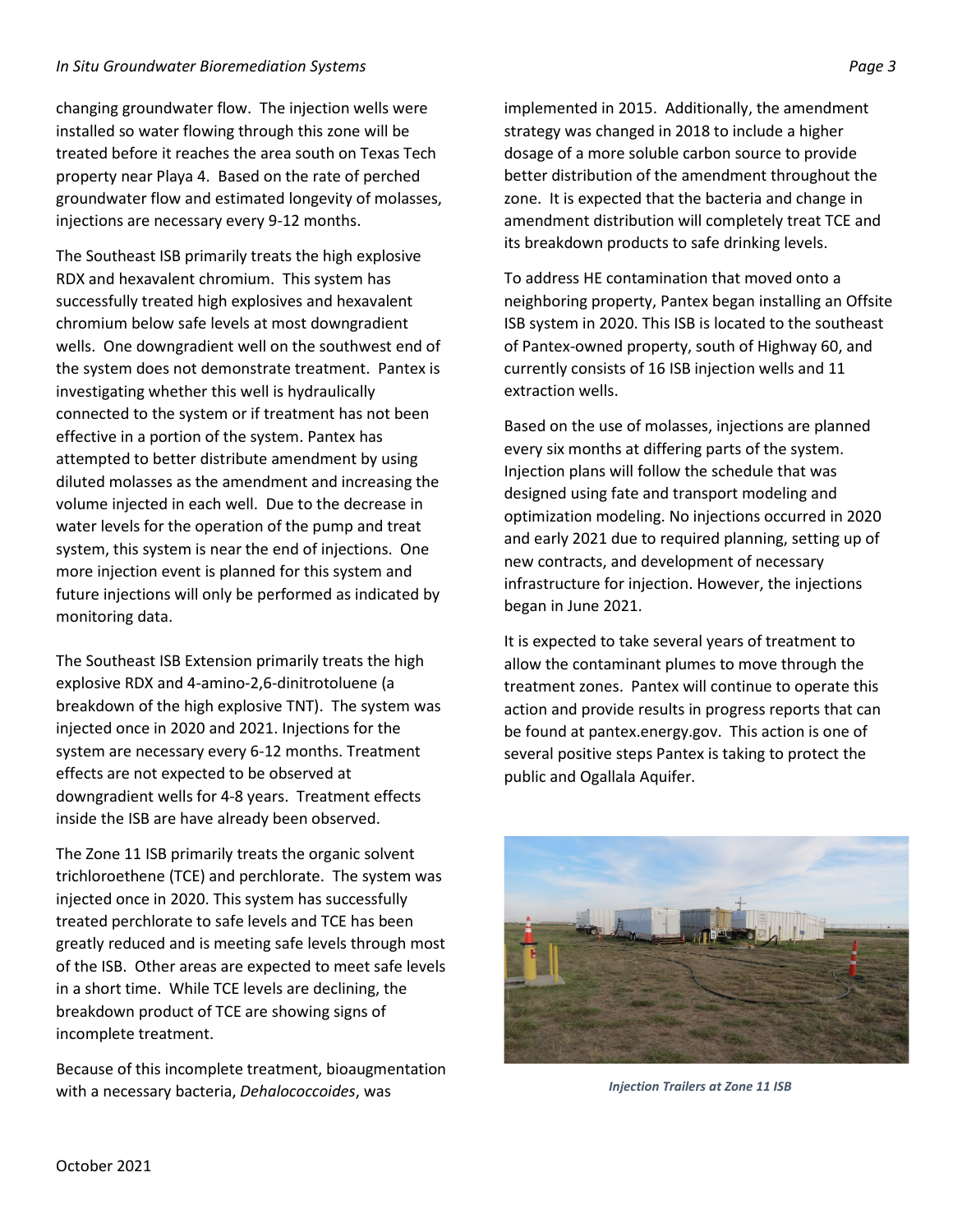

*Southeast ISB System, 2020*



*Southeast Extension ISB System, 2020*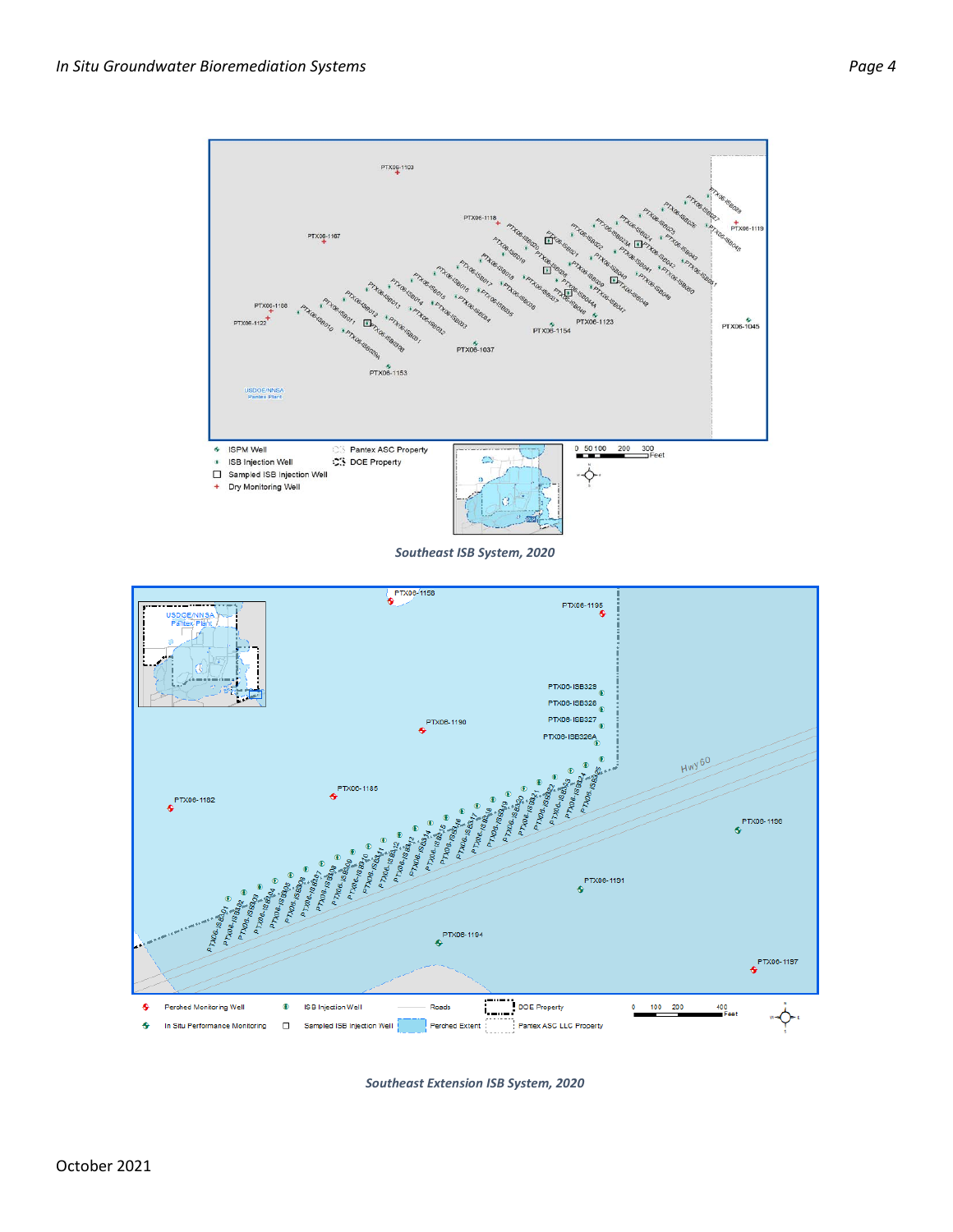

*Zone 11 ISB System, 2020*